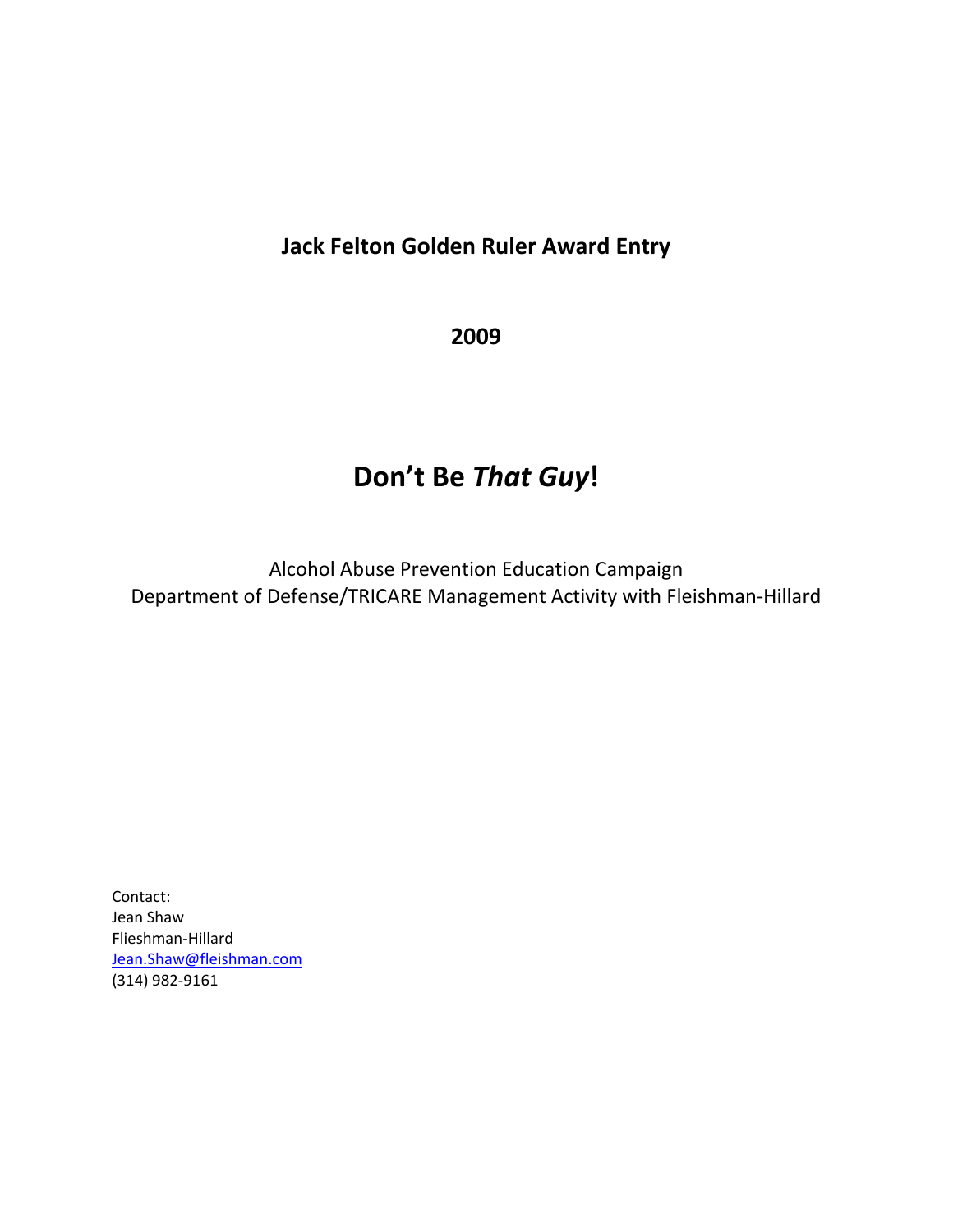### **Summary of Measurement Program**

To address the rising rate of binge drinking among junior enlisted military personnel, the Department of Defense (DoD) and Fleishman‐Hillard (FH) developed *That Guy*, an integrated marketing campaign aimed at raising the awareness of *That Guy* and shifting attitudes regarding excessive drinking among the target group. Research and evaluation have been and continues to be an integral piece of this campaign.

To meet the campaign's objectives, FH conducted:

- A literature review verifying the target audience: junior enlisted men, ages 18 to 24.
- Exploratory focus groups to refine the messages and communication approaches with the target group.
- Web site usability focus groups to verify the campaign's effectiveness in relaying messaging to the target group. Results from the focus groups were used to design the final *That Guy* Web site and final creative concepts.
- *That Guy* awareness and creative testing focus groups provided insight into the best communication vehicles for reaching the target audience.
- Health-related behaviors survey segmentation analysis identified occasional or situational binge drinkers to optimize targeting.
- DoD surveys allowed FH to measure and track the campaign's success in shifting awareness, attitudes and behaviors.

To date, there has been a statistically significant increase in awareness of *That Guy* and a positive shift in attitudes toward excessive drinking. The research continues to be used to measure the campaign's success and further refine the evolution of the campaign.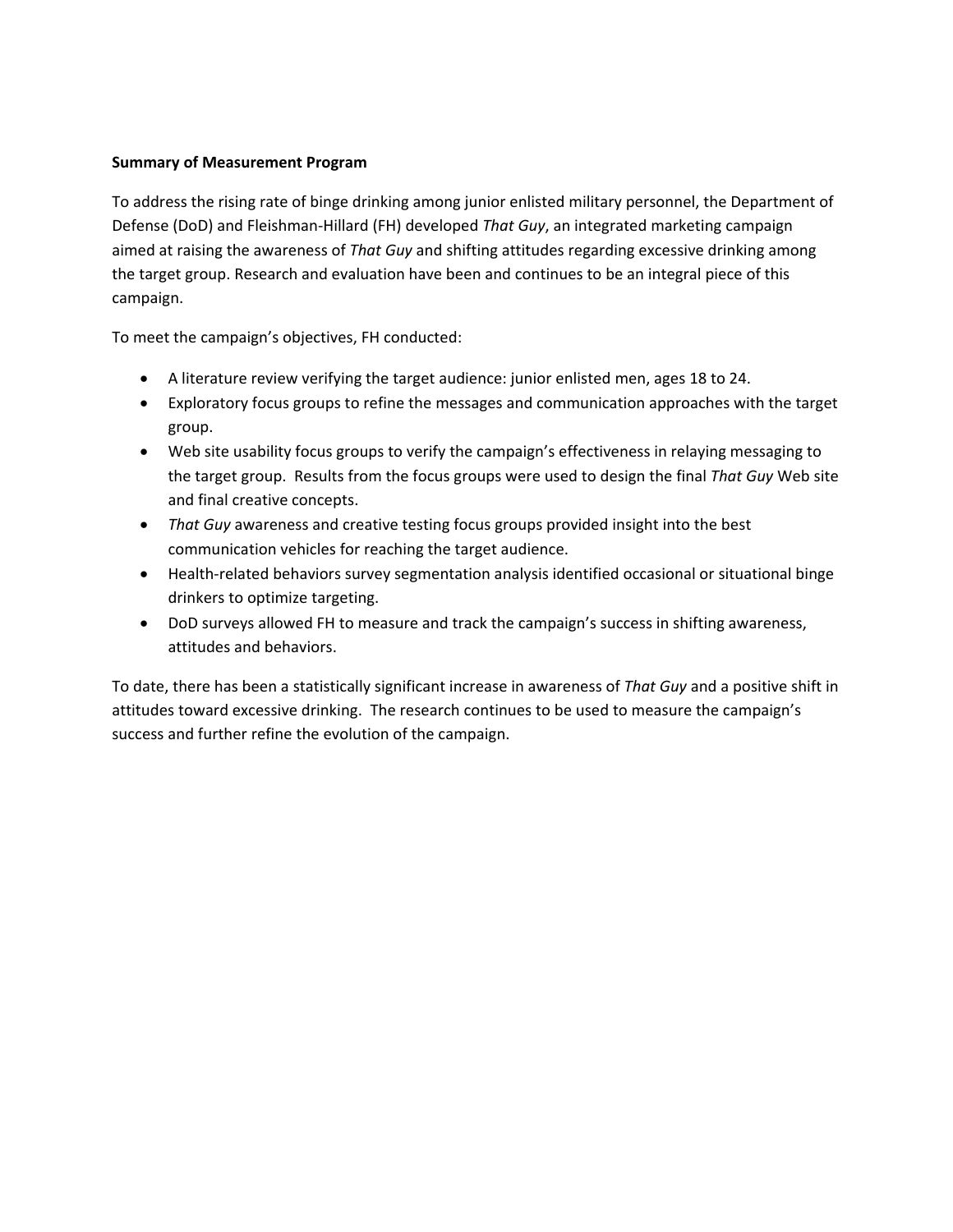#### **SITUATIONAL ANALYSIS**

The Department of Defense (DoD) has faced a daunting challenge with the rising rates of binge drinking among junior enlisted, 18 to 24 years old, across all branches of service. A DoD triennial survey of health-related behaviors showed that compared to the civilian population, binge drinking was a large and rising problem among young men, pay grades E1 to E4. This trend toward binge drinking had the potential of adversely affecting the health and welfare of service members and their families as well as the combat‐readiness of the military.

## **CAMPAIGN OVERVIEW**

DoD/TRICARE Management Activity (TMA) and Fleishman‐Hillard (FH) developed and launched the *That Guy* campaign; an integrated marketing campaign designed to reduce heavy drinking among military‐ enlisted personnel, ages 18 to 24, and raise awareness of the social consequences and negative effects of excessive alcohol consumption. A multi‐media, multi‐strategy campaign solidly based in research, the Stages of Change Model and social marketing, the campaign includes online and offline advertising and promotions, viral marketing, a Web site (www.thatguy.com), public service announcements (PSAs), collateral materials and special events.

The campaign focused on two main objectives:

Objective 1: Raise awareness of excessive drinking Objective 2: Shift attitudes toward the harms of excessive drinking

## **2008 Research Results**

Not only does the research show the campaign is successful in raising awareness of and changing attitudes toward the harms of excessive drinking, the research plays an integral role in continued growth of the campaign.

## **OBJECTIVE 1: RAISE AWARENESS**

- Overall, campaign awareness increased almost fivefold, from 3 percent in 2006 to 14 percent in 2007 (n=1,830). (2006/2007 Status of Forces Survey, results released in 2008)
- Participants tend to learn about the campaign's Web site through posters (26%), the Internet (34%), or friends (28%), indicating that the surround sound approach of using different communication vehicles to reach the target audience is working (n=2,426). (www.thatguy.com Web site survey)
- The Web site, www.thatguy.com was viewed, on average, by approximately 21,000 users per month for the past 22 months.
- Of the 496 who initially qualified for the 2008 focus groups, 86 percent are aware of *That Guy*.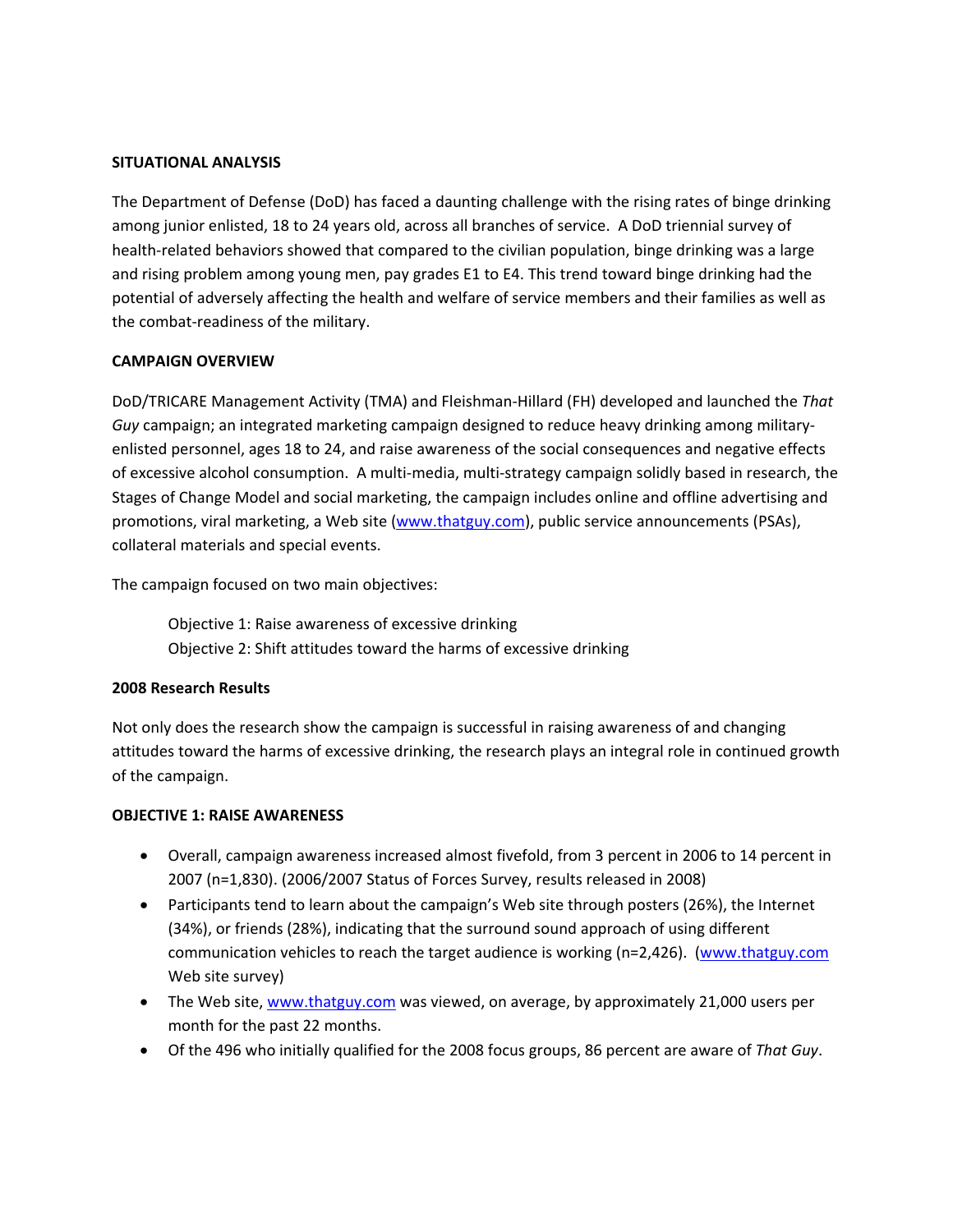• The campaign was implemented by more than 228 installations in 42 states and 11 countries, and engaged more than 1,500 point‐of‐contacts (point‐of‐contact refers to the *That Guy* advocate and/or campaign implementer on each installation).

# **OBJECTIVE 2: SHIFT ATTITUDES**

- A significant proportion (two‐fifths) of occasional bingers believe that the campaign is influencing them to think about drinking less (n=99). (2008 Occasional Binge Drinker Focus Groups)
- Attitudes toward excessive drinking are beginning to make a statistically significant shift in a positive direction showing support of the campaign's messages (n=1,830). (06/07 Status of Forces Survey, results released in 2008)
- Nearly half (42%) of participants agree that the Web site will encourage service members to think twice about the consequences of binge drinking (n=2,426). (www.thatguy.com survey)

# **DETAILED RESEARCH OVERVIEW**

A unique mix of research methods was applied by FH to the campaign allowing for ongoing feedback and measurement.

**Target Audiences:** Primary audience includes enlisted, active‐duty military personnel across all four branches of service, pay grades E1 to E4, male, 18 to 24 years old. Secondary audiences include the DoD and military leadership chain of command.

**Campaign Objectives Measured by Research:** 1) Raise awareness of the *That Guy* campaign and the negative effects of excessive drinking by a statistically significant amount; and 2) help shift attitudes regarding excessive drinking.

## **2006‐2008 Campaign Evaluation**

Research is an integral part of the *That Guy* campaign. It was used to develop, refine, monitor and measure the campaign.

To summarize the campaign's success to date, Fleishman‐Hillard highlights key findings from several research studies sponsored by the Department of Defense (conducted between 2006 and 2008) that have provided (and, in the case of the Health Related Behavior Surveys Among Active Duty Military Personnel and the Status of Forces Surveys, will continue to provide) TMA with feedback regarding the target audience's awareness of and attitudes toward the campaign as well as the impact the campaign is having on junior enlisted service members' attitudes toward and actions regarding excessive drinking.

Research findings include:

- Campaign outputs: Immediate results of the campaign
- Campaign outcomes: Extent to which the target audience received, understood and retained the messages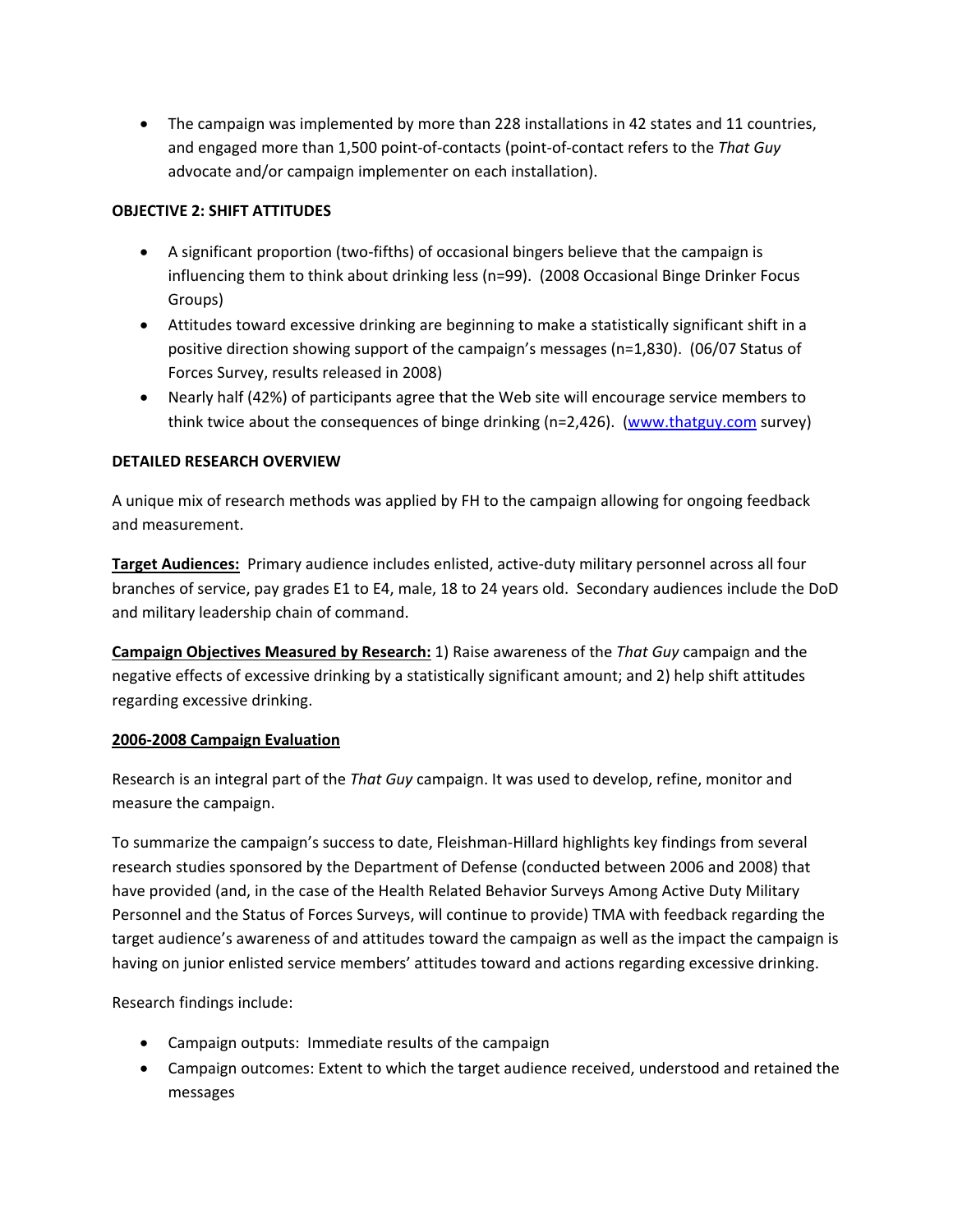• Campaign impact: Extent to which desired attitudinal and behavioral changes occurred

Part of the campaign's goal is to motivate installations across the globe to implement *That Guy*. In educating installation leadership about the campaign, it is important to show how and why the campaign is successful. By aggregating all the campaign's metrics, FH and DoD can easily show the campaign's success and illustrate its potential impact on other installations. Sharing this type of information has proven to be extremely effective in helping generate more *That Guy* partnerships. (To see all results, please see Attachment A.)

# **EXPLORATORY RESEARCH**

# **Literature Review**

The goal of the literature review was to examine best practices that have proven effective in reducing binge or heavy drinking among the target population of active duty enlisted military personnel ages 18 to 24.

Fleishman‐Hillard (FH) staff conducted a review of scientific and some popular literature in October/November 2005. Searches were conducted through Internet sources such as Medline; through Washington University in St Louis; and at the University of South Dakota. This review supplemented reports and survey results previously provided by TRICARE.

The resulting analysis represents articles that are most specific to the campaign's goal. FH categorized the literature with respect to characteristics of the target population; prevention/education strategies that reduce alcohol consumption; binge drinking concepts and existing military education programs already in place in the target audience's environment.

The literature review provided valuable information about the target audience and verified that the campaign should focus its efforts on men, ages 18 to 24, enlisted in the military. This information helped FH clearly target its research and outreach efforts.

The literature review also provided the groundwork for initial campaign themes and messages. The focus groups verified that a message of control (rather than promoting long‐term health effects) resonates best with the target audience. This message continues to be a cornerstone of the campaign. (To see the executive summary of the literature review, please go to the Appendix.)

# **Exploratory Focus Groups (May 2006)**

In order to determine the types of relevant and persuasive messages, activities and creative concepts the campaign should feature, Fleishman‐Hillard conducted in‐depth discussion groups with junior‐level, enlisted service members who are 18 to 24 years of age to determine their current awareness of and attitudes toward this issue. FH conducted eight of these small‐group discussions at four installations (San Diego Naval Station, Nellis Air Force Base, Camp Lejeune and Fort Bragg), consisting of 75 participants in total. The participants were promised privacy and confidentiality in order to encourage meaningful dialogue.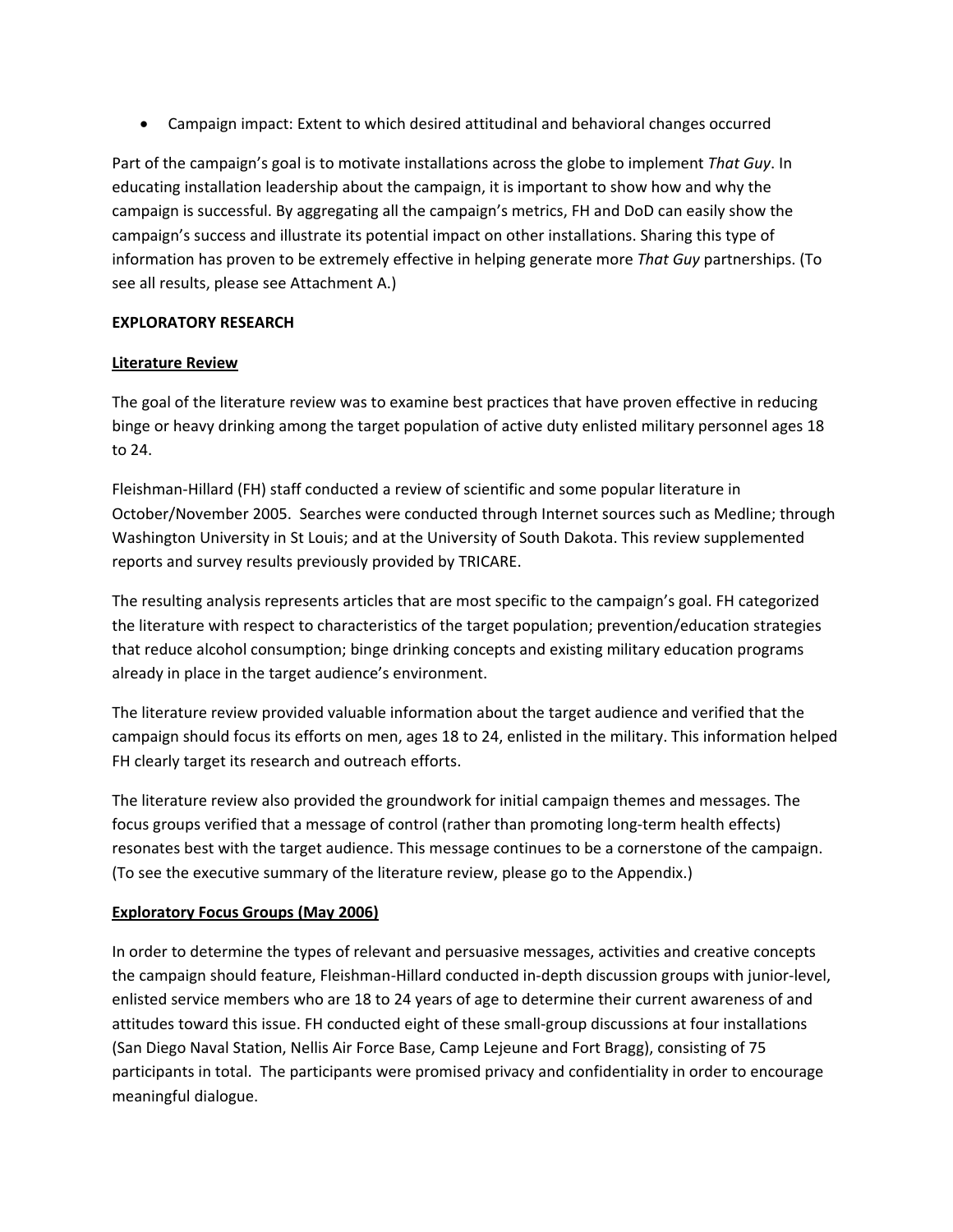Conducting focus groups with service members presented a number of unique challenges that often aren't found when conducting research with general consumers. This required FH to:

- Work with points of contacts on each military installation in order to obtain approval to conduct the groups and gain access to the installations.
- Obtain approval from an Institutional Review Board (IRB) in order to protect the confidentiality of participants. This level of approval allowed FH to discuss potentially illegal behaviors (e.g., underage drinking) with participants.
- Ensure that the chain of command or military leadership was not encouraging service members to participate. FH had to ensure that participation was voluntary.
- Partner with local recruitment vendors to conduct intercept interviews.
- Refrain from collecting any identifying information about participants, including age, race and gender.
- Refrain from audio- or video-taping focus group discussions. All focus group findings are based on notes taken during the discussions.

Initial feedback from the target audience drove the strategy of the campaign, a focus on short‐term and social consequences. FH transformed the campaign's original military‐style creative platform from one that was less relevant to the target audience to one that is edgy, humorous, viral and relevant. (To see the executive summary of the findings as well research instruments, please see the Appendix.)

# **Web Site Usability Focus Groups (September 2006)**

In September 2006, Fleishman‐Hillard conducted two focus group discussions with 12 service members of the target audience, at Camp Lejeune and Fort Bragg, to assess the extent to which the strategy and related creative platform and Web site are understood by, relevant to and likely to be persuasive with the target audience.

By using focus groups, FH was able to verify that the proposed campaign approach and theme, *That Guy*, was understood by and resonated with the target audience. Additionally, direct input from the focus groups was used in the final Web site design as well as in final creative concepts.

# *That Guy* **Awareness and Creative Testing Focus Groups (March 2007)**

In May 2007, Fleishman‐Hillard conducted 15 focus group discussions with a total of 131 junior enlisted service members at four military installations: Camp Lejeune, Fort Bragg, Pope AFB and NAS Pensacola. The primary purpose of these focus groups was to obtain feedback regarding:

- Awareness and recall of the campaign within each installation and community.
- *That Guy* communications vehicles and advertisements.
- Negative and influential consequences that they associate with binge drinking.

These discussions confirmed that the theme and messages were accepted and understood. Focus groups also revealed the need to focus on occasional/situational bingers, as they are more likely to be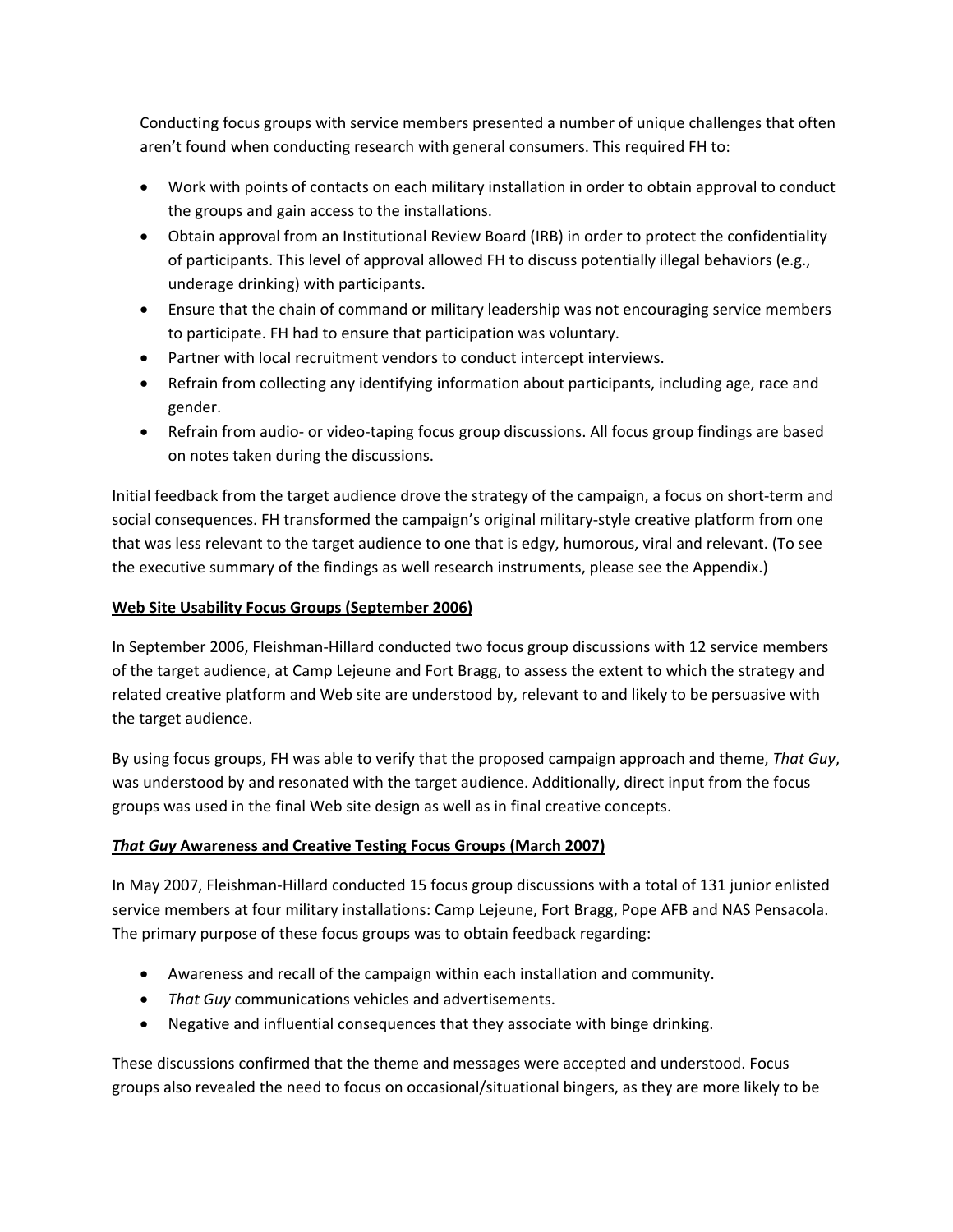receptive to and consider acting upon *That Guy's* messages and desired behavioral changes. (To see the executive summary of the findings as well research instruments, please see the Appendix.)

## **MONITORING, EVAULATION AND MEASURMENT RESEARCH**

# **2006/2007 Status of Forces Survey (August 2008)**

Each year the Defense Manpower Data Center (DMDC) conducts both Web‐based and paper‐and‐pencil surveys to support the personnel information needs of the Under Secretary of Defense for Personnel and Readiness. These surveys assess the attitudes and opinions of the entire Department of Defense (DoD) community on a wide range of issues.

In an effort to determine the potential impact of the *That Guy* campaign, Fleishman‐Hillard received DoD approval to add several questions regarding awareness of the campaign and attitudes toward excessive drinking to the August 2006 and August 2007 surveys. (These questions will also be included in the 2008 and 2009 surveys.) The following summary provides a topline perspective of E1 to E4 service members' awareness of *That Guy*, their attitudes toward excessive drinking and their drinking behaviors.

This survey is conducted annually and serves as a key measure of the campaign's success. (To see the executive summary of the findings, please see the Appendix.)

# **Occasional Binge Drinker Focus Groups (November 2008)**

The primary objective of the 2008 *That Guy* focus groups and in‐depth interviews (conducted during the latter part of October and early November 2008 with 99 service members who are E1 to E4 and tend to be occasional binge drinkers) was to assess current and proposed messages for the campaign and new ideas for creative concepts among the occasional binge drinker. In particular, messages regarding the negative consequences of being *That Guy* were assessed to help determine the extent to which the campaign can encourage the target audience to move from the pre‐contemplation/contemplation stages of the Stages of Change Self‐Directed Behavior Change model to the preparation/action stages.

A secondary objective was to assess the target audience's reaction to the campaign to date (e.g., awareness of the campaign as measured through focus group recruitment as well as recall and response to specific campaign materials and messages).

This information and feedback helped Fleishman‐Hillard recalibrate and fine tune the campaign in ways that more effectively resonate with the target audience of occasional binge drinkers and also help ensure that new communications efforts (including advertising) encourage these junior enlisted service members, in the long run, to change their behaviors and reduce their consumption of alcohol.

Fleishman‐Hillard's research division conducted six 90‐minute focus group discussions and a series of 45‐ minute in-depth interviews with enlisted, active duty military personnel (junior-level E1 through E4) who are primarily men and are 18 to 24 years of age (n=99).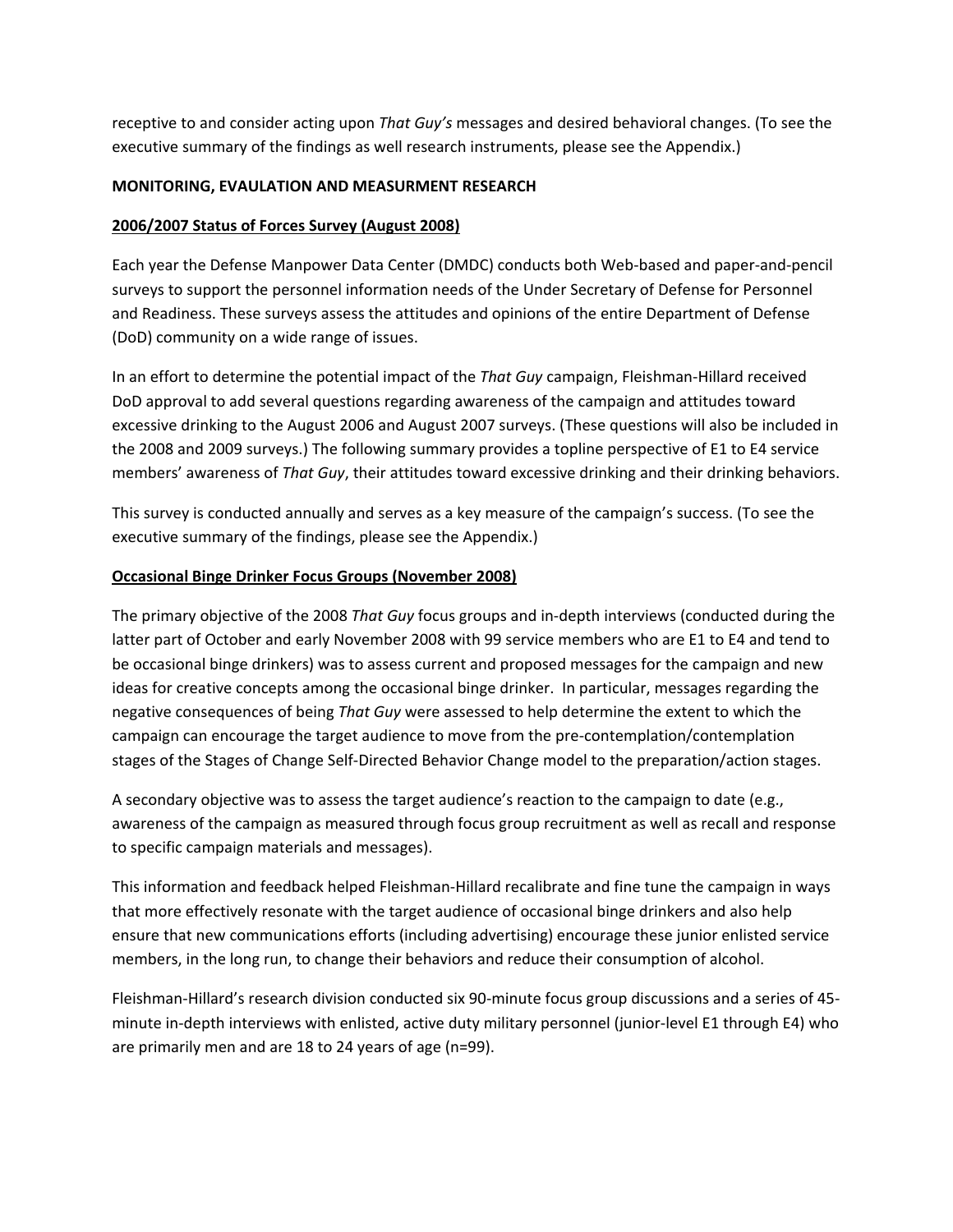This round of testing is unique in the fact that the occasional/situational binge drinker was targeted for participation. Selecting only occasional binge drinkers to participate in the 2008 research project was an additional step to help ensure that new messages and materials being considered for the campaign in FY 2009 are relevant, meaningful and effective with this specific subset of the target audience.

By supplementing the focus groups with in‐depth interviews, Fleishman‐Hillard was able to remove the "group think" or "bandwagon" effects of a discussion group and assess attitudes and opinions that were not influenced by other service members.

As identified and profiled through an analysis of the Department of Defense's Health‐Related Behavior (HRB) Survey, the occasional bingers fall within the continuum of service members' drinking behaviors − ranging from non-drinkers at one end of the continuum (29 percent of junior enlisted service members) to frequent bingers at the other end (25 percent of junior enlisted service members). We also know from the analysis of this survey that the occasional bingers are likely to be white men who drink in a group setting. (To see the executive summary of the findings and the research instruments, please see the Appendix.)

# **www.thatguy.com Web Survey (on‐going)**

In an effort to continuously gauge awareness and perceptions of the campaign, Fleishman‐Hillard launched an online survey on the campaign's Web site (www.thatguy.com). This is an ongoing survey that provides general feedback, from the target audience, about the Web site's content and usability. Feedback from this survey is used to refine and improve the Web site and other campaign outreach efforts.

Responses are tabulated and analyzed on a quarterly basis. Current results are based on 2,426 surveys that were completed between March 2007 and December 31, 2008. Results from prior quarters are also shown for comparison purposes. Overall results were weighted to reflect the actual proportion of personnel by pay grade and reflect a margin of error of +/‐ two percentage points at a 95 percent confidence level.

FH is able to continuously monitor feedback regarding the Web site and campaign. This feedback, available in real-time, has been used to further develop the Web site and other digital outreach components such as Search Engine Optimization (SEO).